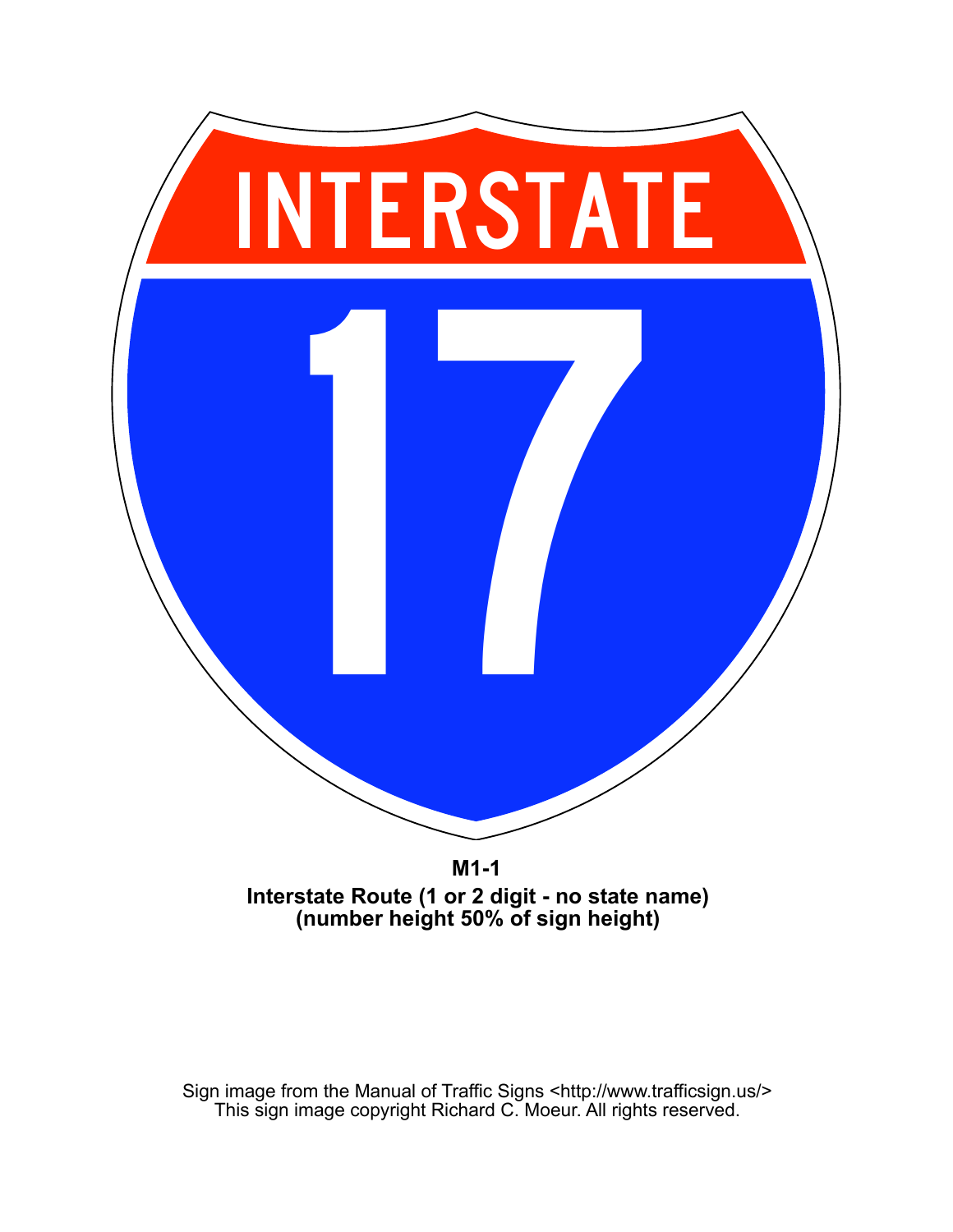

**M1-1 Interstate Route (3 digit - no state name) (number height 50% of sign height)**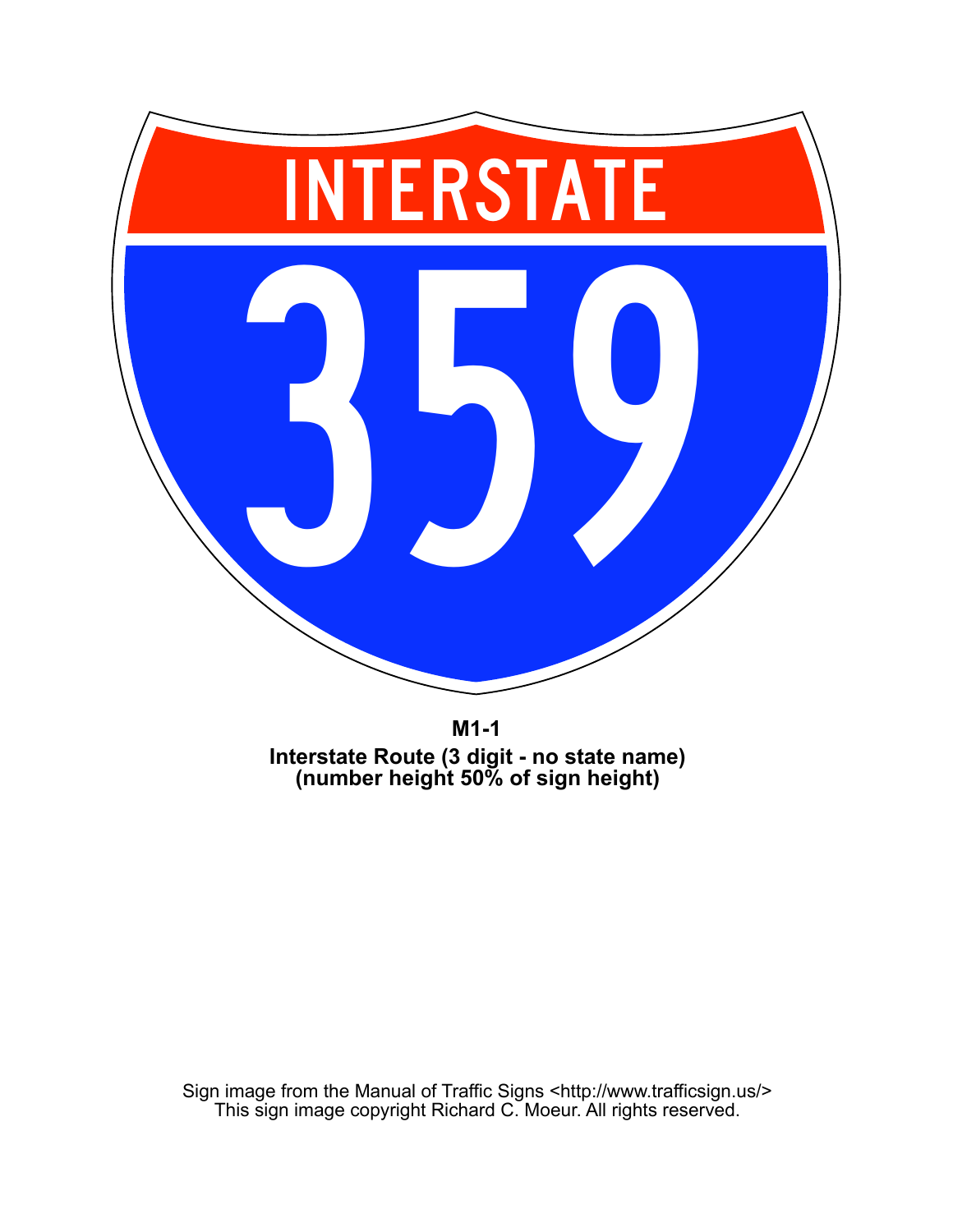

**M1-1 Interstate Route (1 or 2 digit - no state name)**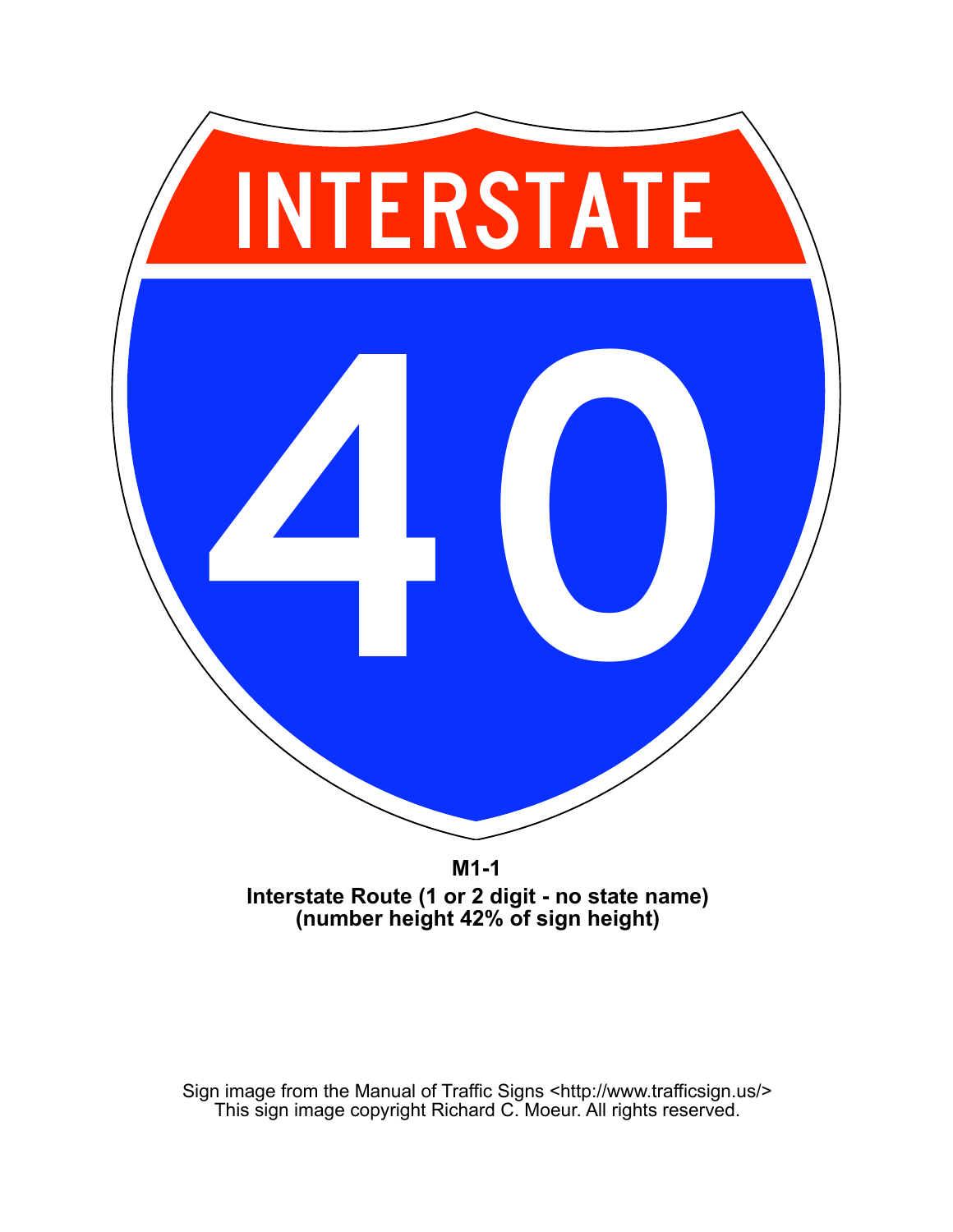

**M1-1 Interstate Route (3 digit - no state name) (number height 42% of sign height)**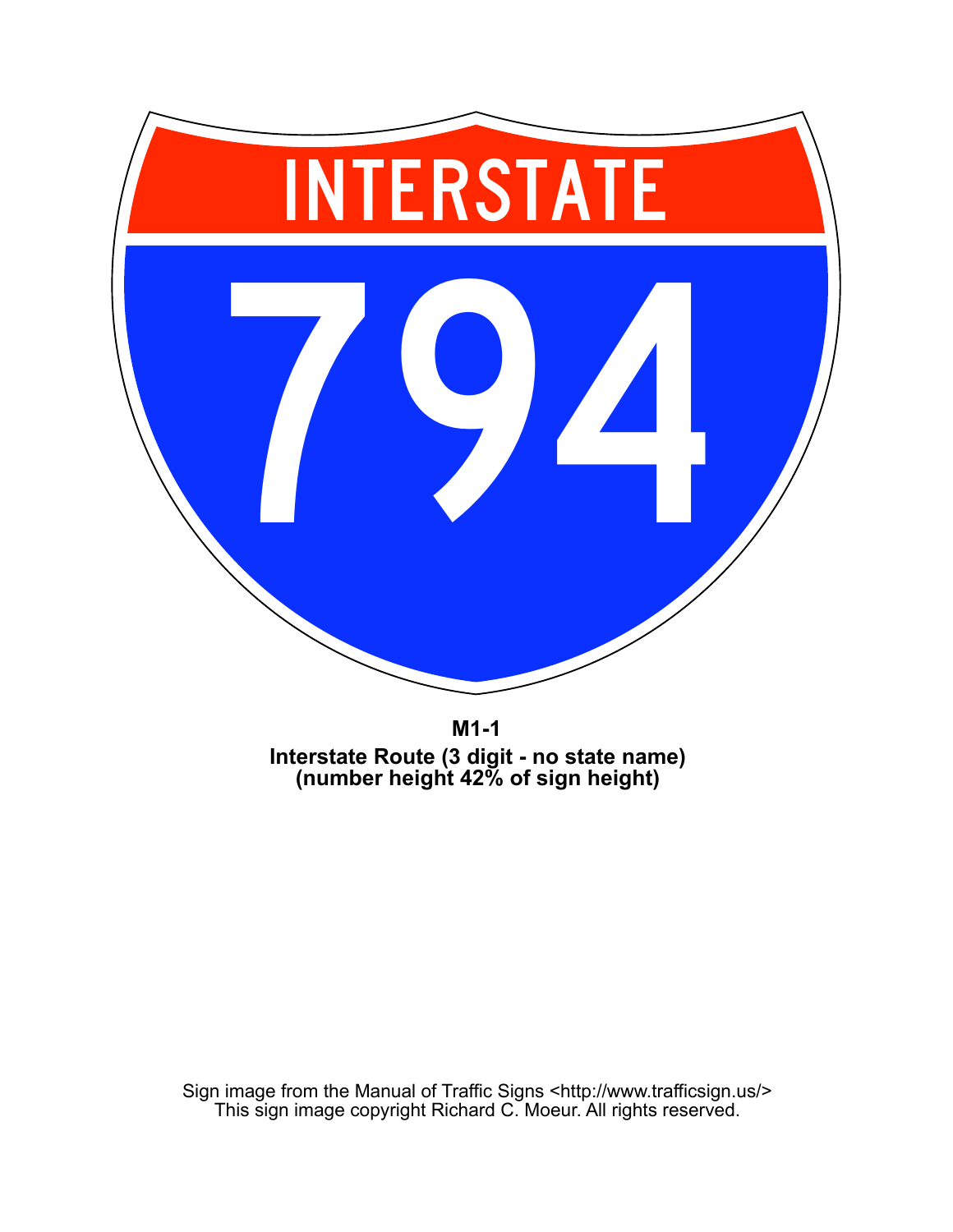

**M1-1 Interstate Route (1 or 2 digit - with state name) (number height 42% of sign height)**